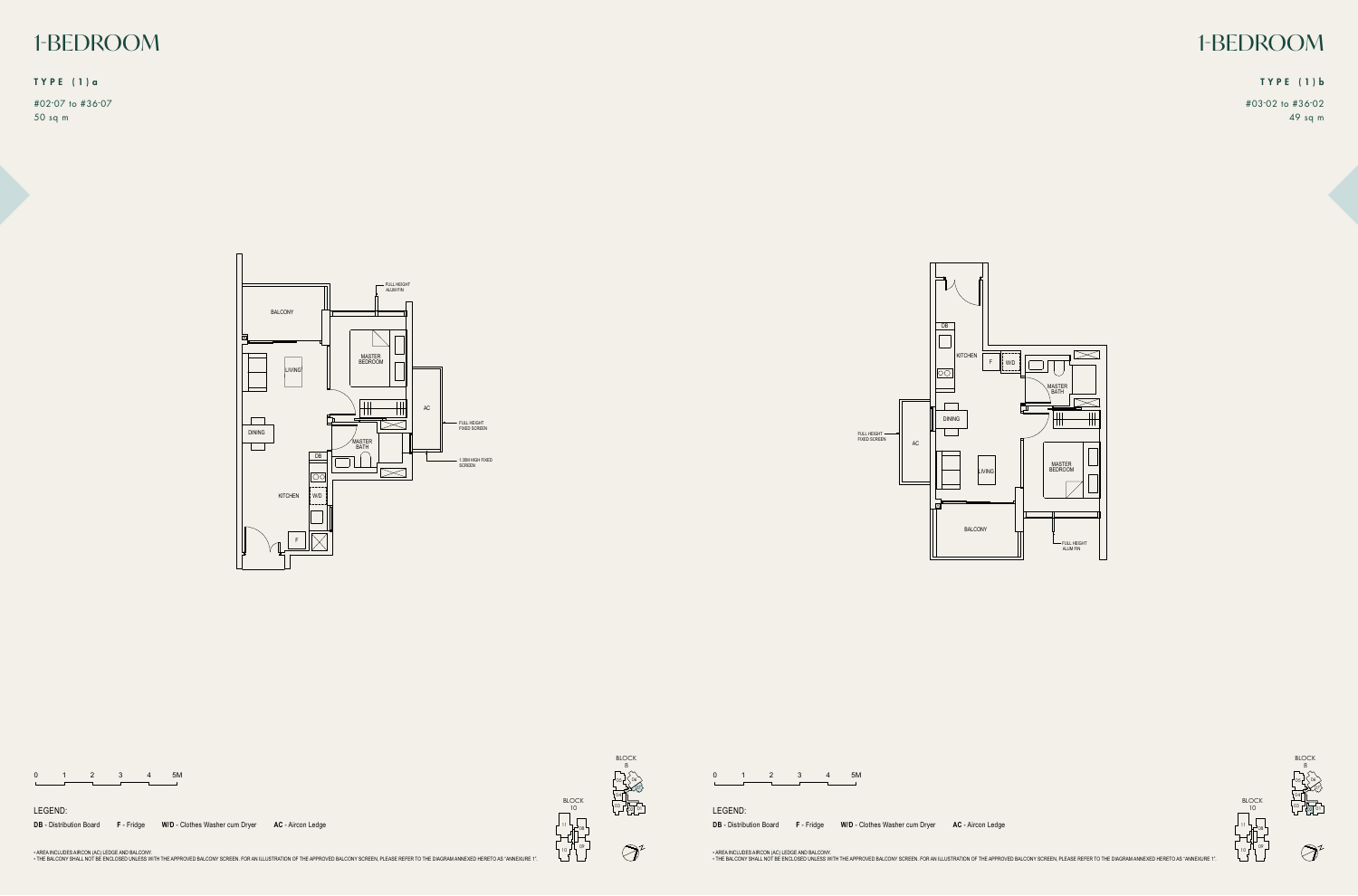



1.35M HIGH FIXED<br>SCREEN

|  |  | 5M |
|--|--|----|
|  |  |    |



LEGEND:

F - Fridge W/D - Clothes Washer cum Dryer AC - Aircon Ledge → AC → Accommended AC → Aircon Ledge → Accommended AC → Aircon Ledge **DB** - Distribution Board F - Fridge



| **WD** - Warming Drawer BLOCK 10

08

10

11

09





All Plans are subjected to change as may required or approved by the relevant authorities. Indicated floor areas are approximate and are subjected to final survey. **DB** - Distribution Board **F** - Fridge **W/D** - Clothes Washer cum Dryer **AC** - Aircon Ledge

• AREA INCLUDES AIRCON (AC) LEDGE AND BALCONY.<br>• THE BALCONY SHALL NOT BE ENCLOSED UNLESS WITH THE APPROVED BALCONY SCREEN. FOR AN ILLUSTRATION OF THE APPROVED BALCONY SCREEN, PLEASE REFER TO THE DIAGRAM ANNEXED HERETO AS







07 06



# 2-BEDROOM 2-BEDROOM

#02-04 to #36-04 75 sq m

#03-01 to #36-01 77 sq m

## TYPE (2)a TYPE (2)b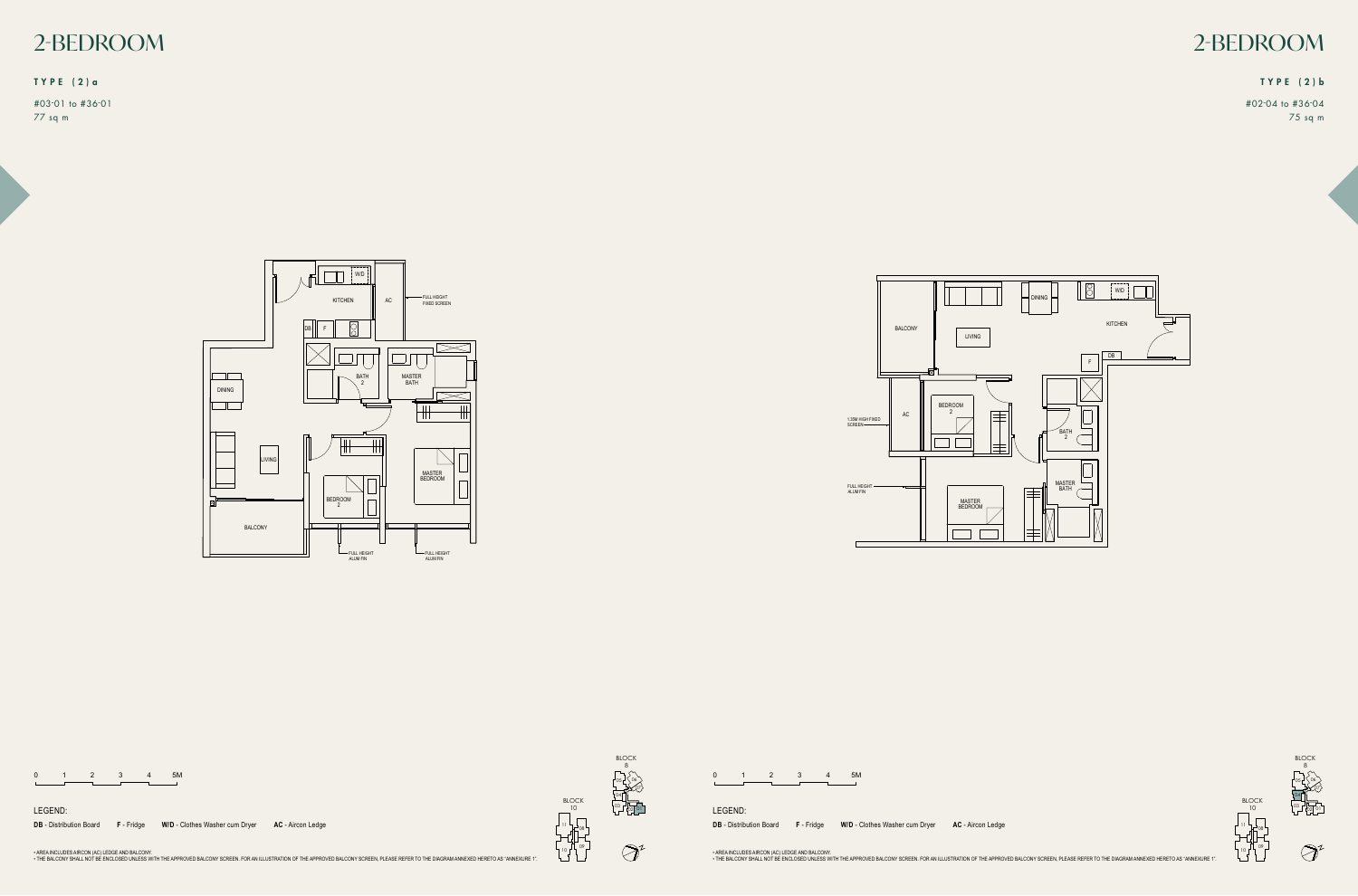|  |  |  | <b>5M</b> |
|--|--|--|-----------|
|  |  |  |           |

WC - Water Closet the balcony shall not be enclosed unless with the approved balcony screen. For an inless with the approved balcony screen. For an intervent to the diagram annexed hereto as "Annex 1" Annex 1" Annex 1" Annex 1" Annex 1" Ann **SO** - Steamer Oven

 $\bigcircled{}$ 





**DB** - Distribution Board **F** - Fridge **W** - Clothes Washer

**D** - Clothes Dryer **O** - Oven **AC** - Aircon Ledge

• AREA INCLUDES AIRCON (AC) LEDGE AND BALCONY.<br>• THE BALCONY SHALL NOT BE ENCLOSED UNLESS WITH THE APPROVED BALCONY SCREEN. FOR AN ILLUSTRATION OF THE APPROVED BALCONY SCREEN, PLEASE REFER TO THE DIAGRAM ANNEXED HERETO AS

LEGEND:



07

08

10

11

09

FULL HEIGHT FIXED SCREEN









**W** - Clothes Washer **D** - Clothes Dryer **AC** - Aircon Ledge **WC** - Water Closet AC - Aircon Ledge **WC** - Water Closet **DB** - Distribution Board F - Fridge **W** - Clothes Washer

• AREA INCLUDES AIRCON (AC) LEDGE AND BALCONY.<br>• THE BALCONY SHALL NOT BE ENCLOSED UNLESS WITH THE APPROVED BALCONY SCREEN. FOR AN ILLUSTRATION OF THE APPROVED BALCONY SCREEN, PLEASE REFER TO THE DIAGRAM ANNEXED HERETO AS

07 06

02



11

# 3-BEDROOM 3-BEDROOM (with Private Lift)

#04-08 to #36-08 146 sq m

#03-03 to #36-03, #02-06 to #36-06 106 sq m

## TYPE (3L)a

## TYPE (3)a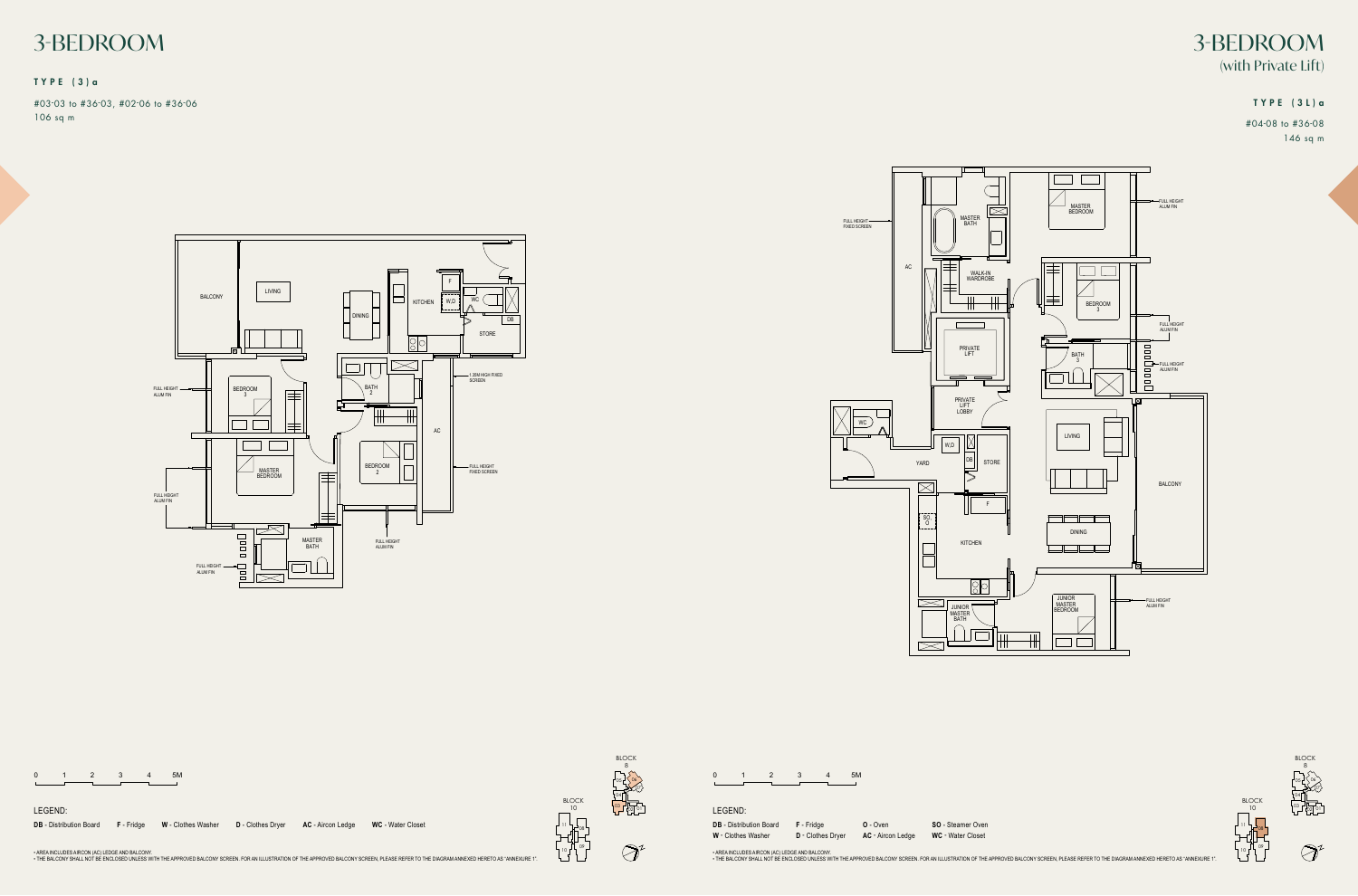|  |  |  | 5M |
|--|--|--|----|
|  |  |  |    |

AC - Aircon Ledge **SO** - Steamer Oven

**WF** - Wine Fridge All Plans are subjected to change as may require as may require as may require and are subjected to final survey. In the relevant and are survey are survey. In the relevant and are survey. In the subjected to final survey

• AREA INCLUDES AIRCON (AC) LEDGE AND BALCONY.<br>• THE BALCONY SHALL NOT BE ENCLOSED UNLESS WITH THE APPROVED BALCONY SCREEN. FOR AN ILLUSTRATION OF THE APPROVED BALCONY SCREEN, PLEASE REFER TO THE DIAGRAM ANNEXED HERETO AS

**DB** - Distribution Board **F** - Fridge **W** - Clothes Washer **D** - Clothes Dryer

**O** - Oven **DW** - Dish Washer

### LEGEND:

BLOCK 8 06 05 07  $\mathbf{F} = \begin{bmatrix} \mathbf{F} & \mathbf{F} & \mathbf{F} & \mathbf{F} & \mathbf{F} & \mathbf{F} & \mathbf{F} & \mathbf{F} & \mathbf{F} & \mathbf{F} & \mathbf{F} & \mathbf{F} & \mathbf{F} & \mathbf{F} & \mathbf{F} & \mathbf{F} & \mathbf{F} & \mathbf{F} & \mathbf{F} & \mathbf{F} & \mathbf{F} & \mathbf{F} & \mathbf{F} & \mathbf{F} & \mathbf{F} & \mathbf{F} & \mathbf{F} & \mathbf{F} & \mathbf{F} & \mathbf{$ 04 | **WD** - Warming Drawer BLOCK 10 | **VOCUUM DRAWERS**  $^{03}$   $\Box^{01}$  $^{01}$ 02 The balcony shall not be enclosed unless with the approved balcony shall not be enclosed balcony screen. For an i  $\bigcircled{}$ 

08

10

11

09





1 2 3 4 5M

## LEGEND:

**DB** - Distribution Board **F** - Fridge **W** - Clothes Washer **D** - Clothes Dryer

**AC** - Aircon Ledge

**O** - Oven **SO** - Steamer Oven

**WC** - Water Closet All Plans are subjected to change as may required or approved by the relevant authorities. Indicated floor areas are approximate and are subjected to final survey. **RC** - Reinforced Concrete Ledge the balcony shall not be enclosed unless with the approved balcony screen. For an individual balcony screen. For an individual balcony screen, please refer to the diagram annex 1. The diagram annex 1. The diagram annex 1.

• AREA INCLUDES AIRCON (AC) LEDGE AND BALCONY.<br>• THE BALCONY SHALL NOT BE ENCLOSED UNLESS WITH THE APPROVED BALCONY SCREEN. FOR AN ILLUSTRATION OF THE APPROVED BALCONY SCREEN, PLEASE REFER TO THE DIAGRAM ANNEXED HERETO AS



07

 $\bigcircled{)}^{\prime}$ 

11

09

# 3-BEDROOM 4-BEDROOM (with Private Lift) (with Private Lift)

#04-09 to #36-09 191 sq m

#02-05 to #36-05 142 sq m